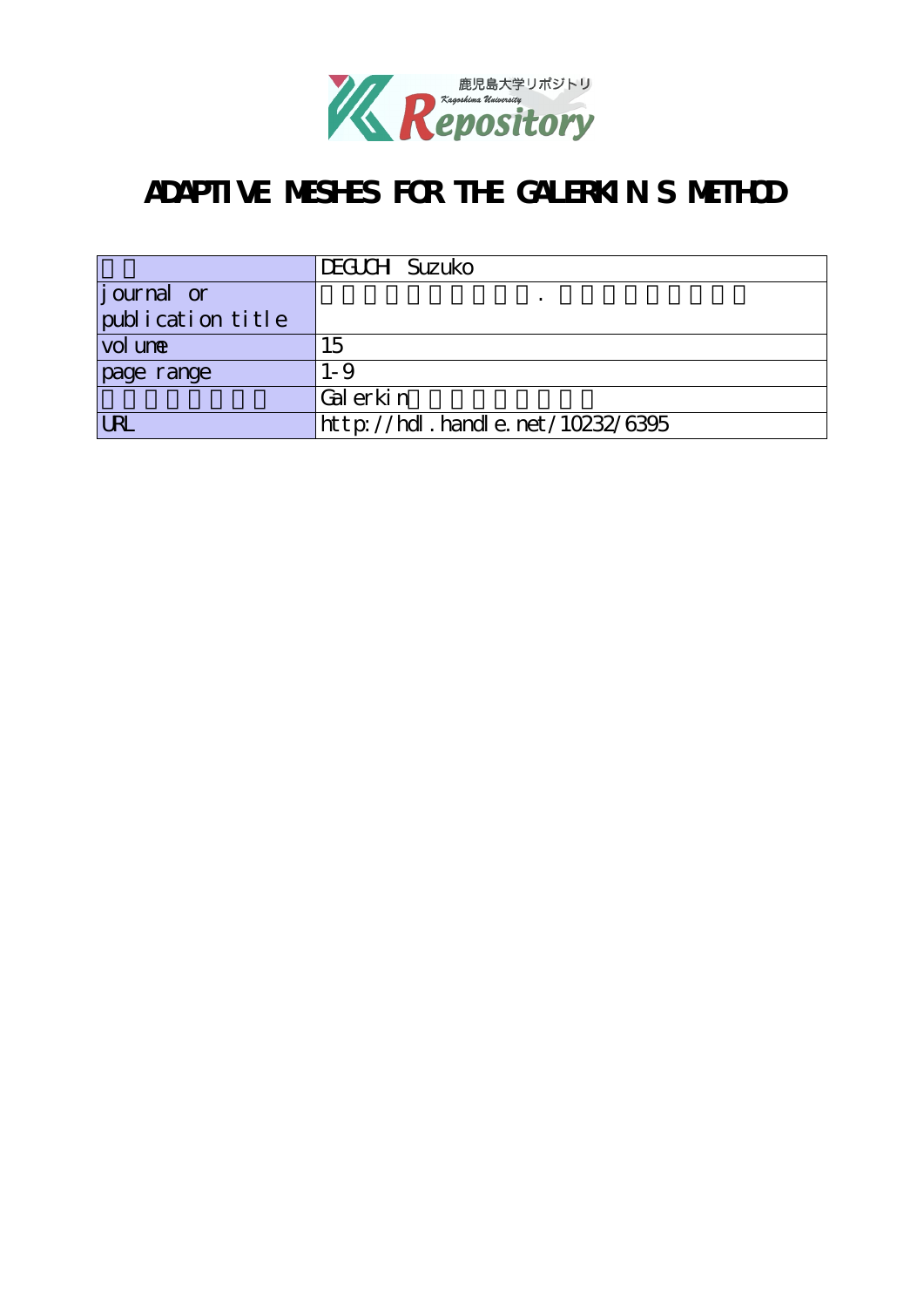# ADAPTIVE MESHES FOR THE GALERKIN'S METHOD

|                                  | DEGLCH Suzuko                             |  |  |  |
|----------------------------------|-------------------------------------------|--|--|--|
| $\left  \text{j our} \right $ or |                                           |  |  |  |
| publication title                |                                           |  |  |  |
| vol une                          | 15                                        |  |  |  |
| page range                       | $1 - 9$                                   |  |  |  |
|                                  | Gal erkin                                 |  |  |  |
| <b>URL</b>                       | $ht$ tp://hdl. handle. net/10232/00007012 |  |  |  |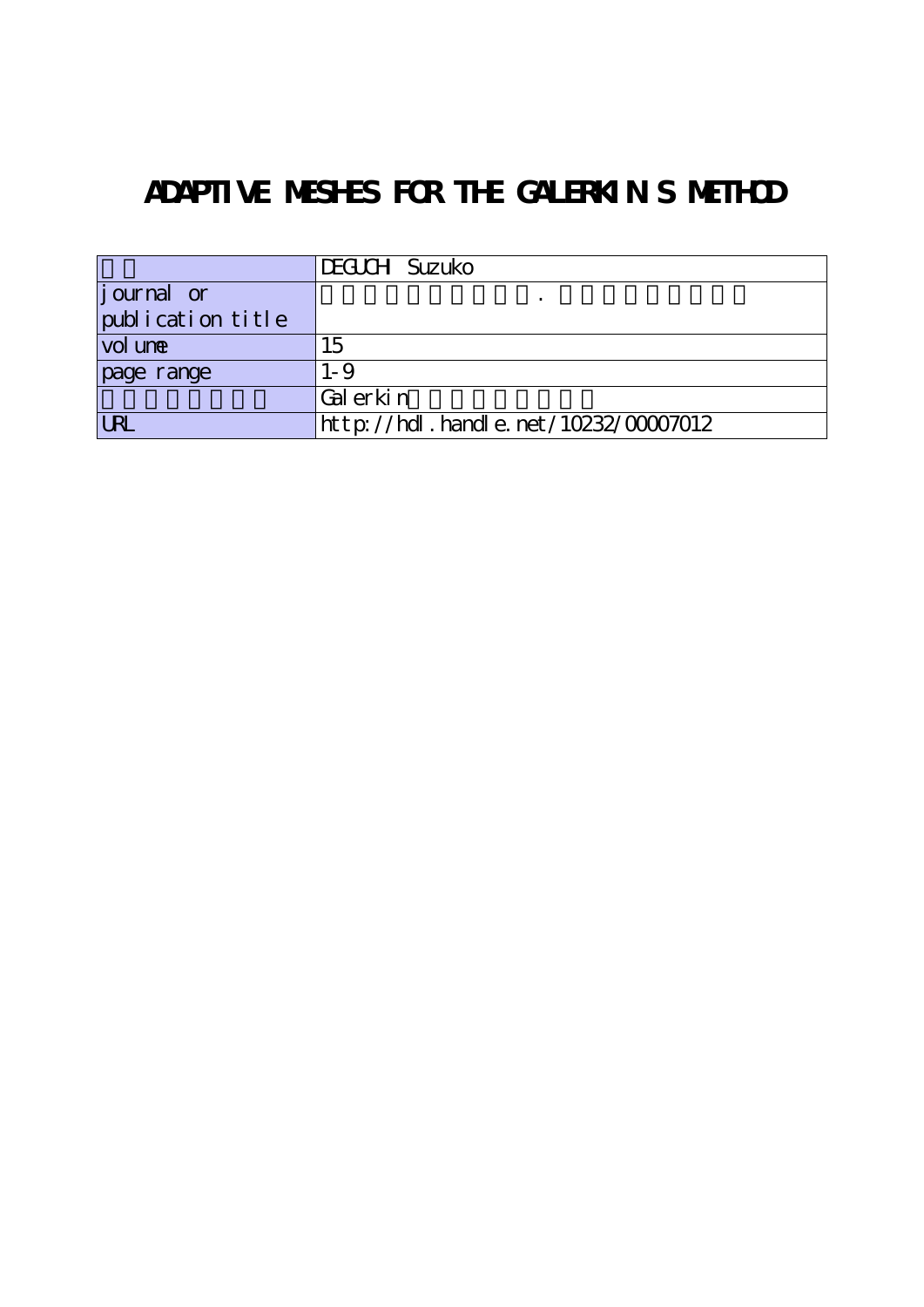Rep. Fac. Sci., Kagoshima Univ., (Math., Phys., Chem.), No. 15, p. 1-9, 1982

## ADAPTIVE MESHES FOR THE GALERKIN'S METHOD

By

### Suzuko DEGUCHI\*

(Received Feb. 15, 1982)

#### Abstract

In this paper we consider adaptive meshes for the Galerkin's method to solve a two point boundary value problem. The interval is partitioned so that errors under the  $L^2$ -energy norm and the  $L^{\infty}$ -norm are less than a wishful value. Some numerical results are given.

#### 1. Introduction

Recently, many reseachers study the method of adaptive meshes for various approximate solutions of two point boundary value problems ([1], [2], [3], [4], [5], [6]). For example, Babuška and Rheinboldt published a posteriori error estimates which gave bases of adaptive meshes for the Galerkin's method and, using their estimates, they calculated examples of adaptive meshes ([1], [2], [3], [4]). Also the studies of adaptive meshes have been doing for the difference method and the collocation method ([5], [6]).

We shall consider adaptive meshes for the Galerkin's method to solve two point boundary value problem  $(3.1)$  in  $\S$ . Babuška and Rheinboldt considered adaptive meshes on condition that number of intervals used in the partition is fixed. In paper, for a positive constant  $\delta$ , we shall consider approach to optimal meshes which satisfy conditions

and

## $||y - Y||_{E(D)} \leq \delta$

$$
||y-Y||_{L^{\infty}(I)} \leq \delta,
$$

where  $y$  is a genuine solution of (3.1) and  $Y$  is its Galerkin's approximation.

The examples are shown in §4. The actual errors are very small at the nodes against the wished errors. Also it isn't mentioned in tins paper how we partition the interval at first. If the studies for these and the improvements of error estimates in  $\S3$ make progress in futuer, adaptive meshes mentioned in this paper will turn out to more significant meaning.

\* Department of Mathematics, Faculty of Science, Kagoshima University, Kagoshima, Japan.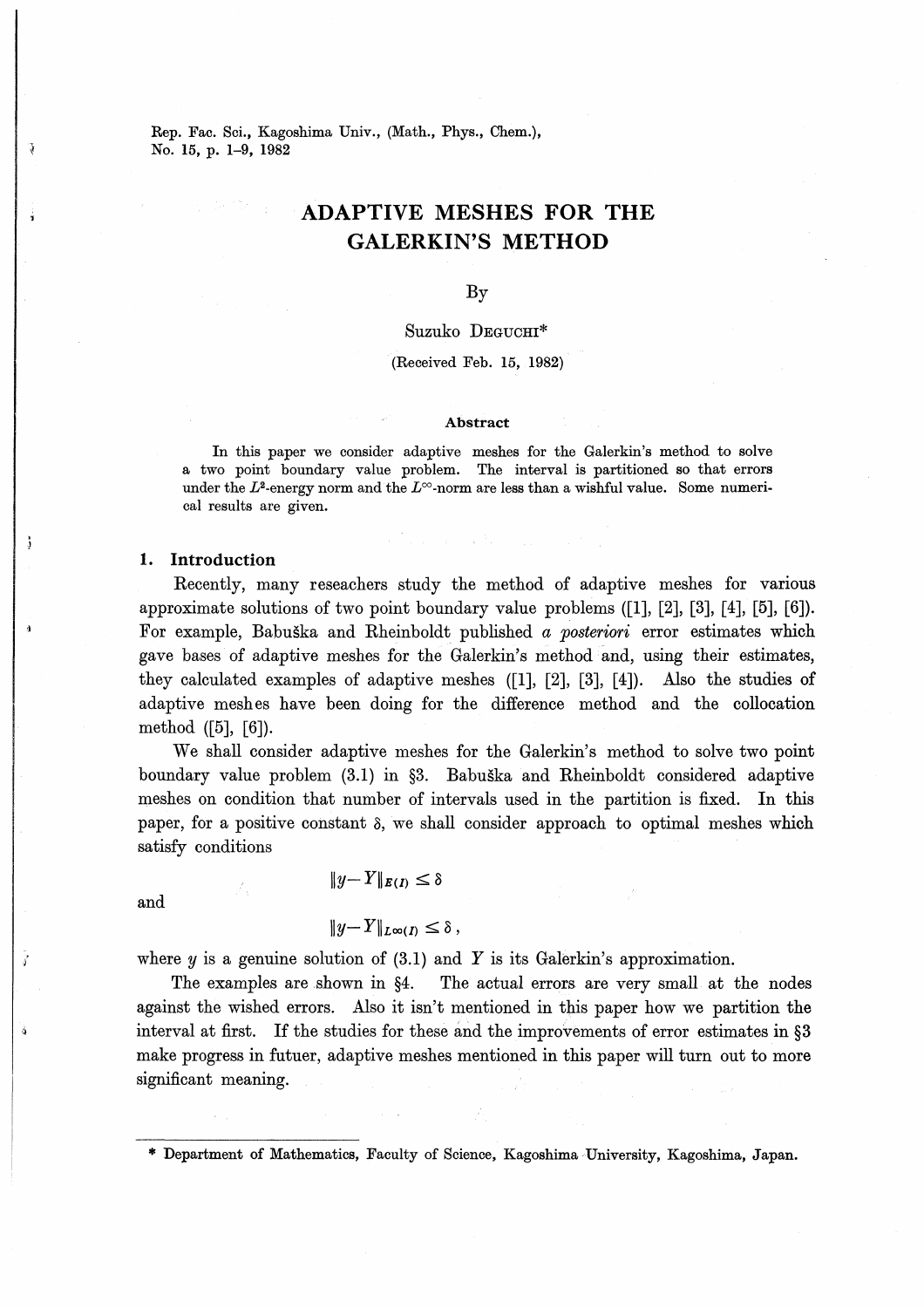#### S. DEGUCHI

#### $2.$ Notation

Given real  $\alpha$  and  $\beta$  with  $\alpha < \beta$ , let I be the open interval  $\{x \in R^1 | \alpha < x < \beta\}$  and I its closure.

For an integer  $k\geq 0$  let  $C^k(\overline{I})$  be the space of k-times continuously differentiable functions on  $\overline{I}$ .

Also let  $L^2(I)$  and  $L^{\infty}(I)$  be the spaces of measurable functions f such that

$$
\|f\|_{L^2(I)} = \left(\int_I f(x)^2 dx\right)^{1/2} \qquad < +\infty
$$

and

$$
||f||_{L^{\infty}(I)} = \operatorname*{ess\; sup}_{x \in I} |f(x)| \qquad < +\infty ,
$$

respectively. Further more let  $(\cdot, \cdot)$  be the inner product in  $L^2(I)$  and  $H_0^1(I)$  be the space of locally integrable functions u such that  $u, u' \in L^2(I)$  and  $u(\alpha) = u(\beta) = 0$ . For each  $u \in H_0^1(I)$ , define

$$
||u||_{H_0^1(I)} = (||u||^2_{L^2(I)} + ||u'||^2_{L^2(I)})^{1/2},
$$

which is the norm on  $H_0^1(I)$ .

Assume that functions a and b are in  $C^0(\bar{I})$  and there are constants  $\bar{a}$ , a and  $\bar{b}$  such that

> $\bar{a} \ge a(x) \ge \underline{a} > 0$ ,  $\bar{b} \ge b(x) \ge 0$ ,  $\forall x \in \overline{I}$ .

For these a and b, define for u and v in  $H_0^1(I)$ 

$$
B_I(u,v)=\int_I(au'v'+buv)dx,
$$

$$
I^{(m)} = I^{(m)} \prod_{i=1}^{n} I^{(m-i)}
$$

 $||u||_{E(I)} = (B_I(u, u))^{1/2}.$ 

Then  $B_I(u, v)$  is a bilinear form on  $H_0^1(I) \times H_0^1(I)$ . Also  $\|\cdot\|_{E(I)}$  is a norm equivalent to the norm  $\|\cdot\|_{H_0^1(I)}$  on  $H_0^1(I)$ .

On the interval  $\overline{I}$  consider a partition

$$
\Delta \; ; \; \alpha = x_0^{\Delta} < x_1^{\Delta} < \cdots < x_{m-1}^{\Delta} < x_m^{\Delta} = \beta \; , \qquad m = m(\Delta) \geq 1 \; ,
$$

and introduce the notations

$$
I_j(\Delta) = (x_{j-1}^{\Delta}, x_j^{\Delta}),
$$
  
\n
$$
h_j(\Delta) = x_j^{\Delta} - x_{j-1}^{\Delta},
$$
  
\n
$$
j = 1, \dots, m
$$
  
\n
$$
h(\Delta) = \max_{1 \le j \le m} h_j(\Delta).
$$

Let  $P_k(J)$  denote the space of polynomials of degree not greater than k restricted to a set  $J(J\subset R^1)$ . For the partition  $\Delta$  and an integer  $r\geq 1$ , define

$$
\mathscr{M}\mathbf{X} = \{v \in C^0(\overline{I}) \mid v|_{I_j(\Delta)} \in P_r(I_j(\Delta)), j = 1, \cdots, m; v(\alpha) = v(\beta) = 0\}.
$$

Obviously the relation  $\mathscr{M}_\Delta^r \subset H_0^1(I)$  holds.

 $\dot{2}$ 

and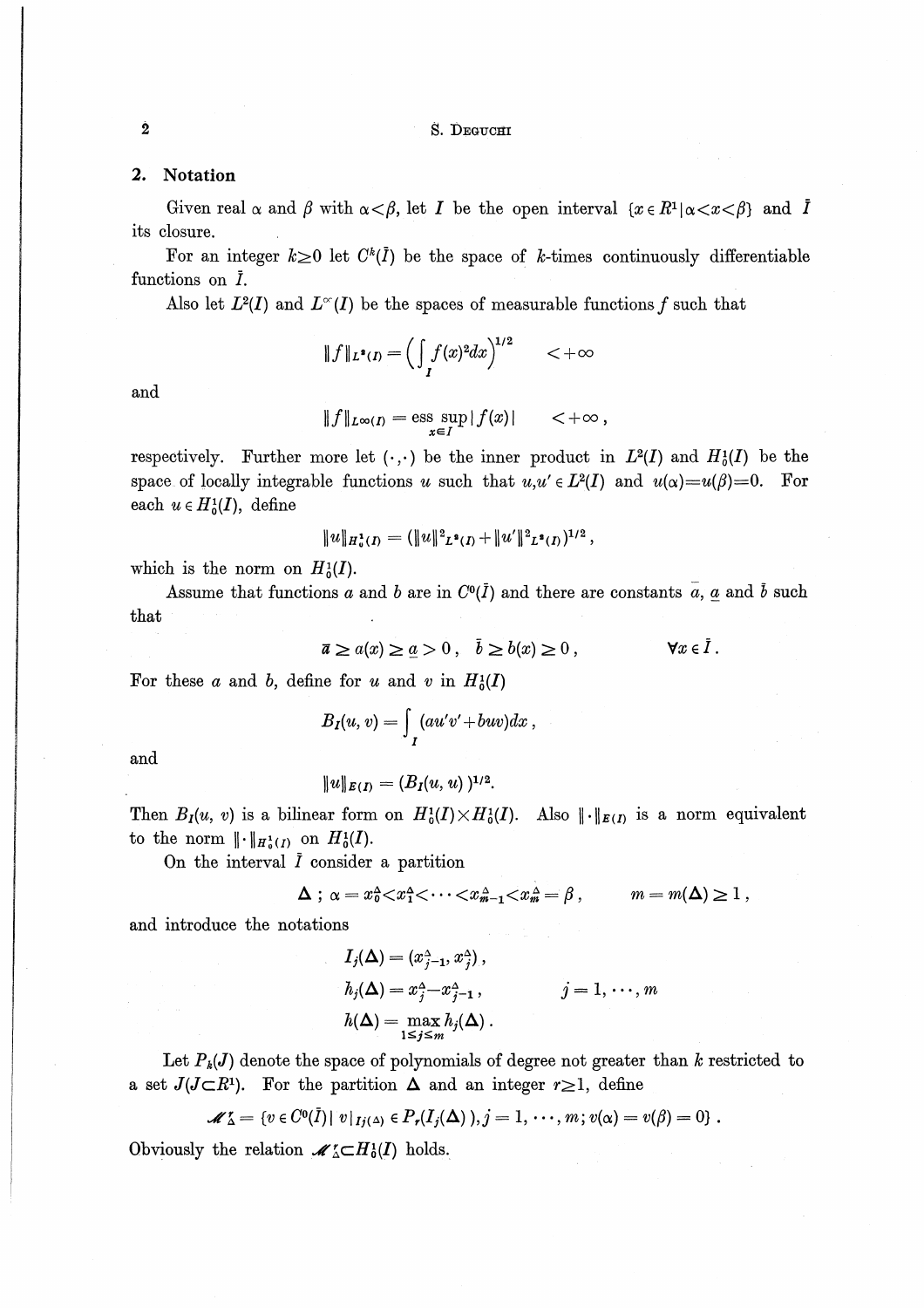### 3. A Boundary value Problem and its Error Estimates

In this paper we consider the following two point boundary value problem:

$$
L[y] = -\frac{d}{dx}\left(a(x)\frac{dy}{dx}\right) + b(x)y = f(x), \qquad x \in I = (0, 1),
$$
  

$$
y(0) = y(1) = 0,
$$
 (3.1)

where  $a \in C^{r}(\overline{I}), b, f \in C^{r-1}(\overline{I})$  and, as before, assume that there are constants  $\overline{a}, \underline{a}$  and  $\dot{b}$  such that

$$
\bar{a} \ge a(x) \ge \underline{a} > 0 \,, \quad b \ge b(x) \ge 0 \,, \qquad \qquad \forall x \in \bar{I} \,. \tag{3.2}
$$

From now on assume that (3.1) has a unique solution  $y \in C^{r+1}(\overline{I})$  for each  $f \in C^{r-1}(\overline{I})$ .

Also for a partition  $\Delta$ , let  $Y_{\Delta}$  be the Galerkin's approximation to y determined by the relation

$$
(aY'_{\Delta}, v') + (bY_{\Delta}, v) = (f, v), \qquad \forall v \in \mathscr{M}'_{\Delta}.
$$
 (3.3)

Then the following result is known by Babuška and Rheinboldt ([1]).

**THEOREM** 1. Let y be the solution of (3.1). Also, for a partition  $\Delta$ , let  $Y_{\Delta}$  be the Galerkin's approximation to y determined by (3.3). Then the inequality

$$
||y - Y_{\Delta}||_{E(I)} \leq \left(\sum_{j=1}^{m} \frac{h_j(\Delta)^2 \mu_j^2}{\pi^2 a_{\min}^j}\right)^{1/2} (1 + O(h(\Delta))) \tag{3.4}
$$

holds, where

 $\gamma$ 

$$
\mu_j^2 = \int_{x_{j-1}^{\Delta}}^{x_j^2} r_j(x)^2 dx,
$$
  
\n
$$
r_j(x) = L[Y_{\Delta}] - f, \qquad x \in I_j(\Delta)
$$
  
\n
$$
a_{\min}^j = \min_{\substack{x_{j-1}^{\Delta} \le x \le x_j^{\Delta}}} |a(x)|
$$
  $j = 1, \dots, m.$ 

Using theorem 1, we shall show the following

THEOREM 2. For the same assumptions in Theorem 1, there are positive constants C' and  $C''$  such that

$$
\|y - Y_{\Delta}\|_{L^{\infty}(I_i(\Delta))} \le C' \Big(\sum_{j=1}^m \frac{h_j(\Delta)^2 \mu_j^2}{\pi^2 a_{\min}^j}\Big)^{1/2} + C'' \|y^{(r+1)}\|_{L^{\infty}(I_i(\Delta))} h_i(\Delta)^{r+1} \tag{3.5}
$$

for each interval  $I_i(\Delta)$ . *Proof.* Let  $\zeta = y - Y_{\Delta}$ , then

$$
(a\zeta',v')+(b\zeta,v)=0\,,\qquad v\in\mathscr{M}'_{\Delta}.
$$

Let  $G(x, \xi)$  be the Green's function for (3.1); i.e.,

$$
y(x) = (L[y], G(x,\cdot)) = \left( ay', \frac{\partial G}{\partial \xi}(x,\cdot)\right) + \left(by, G(x,\cdot)\right)
$$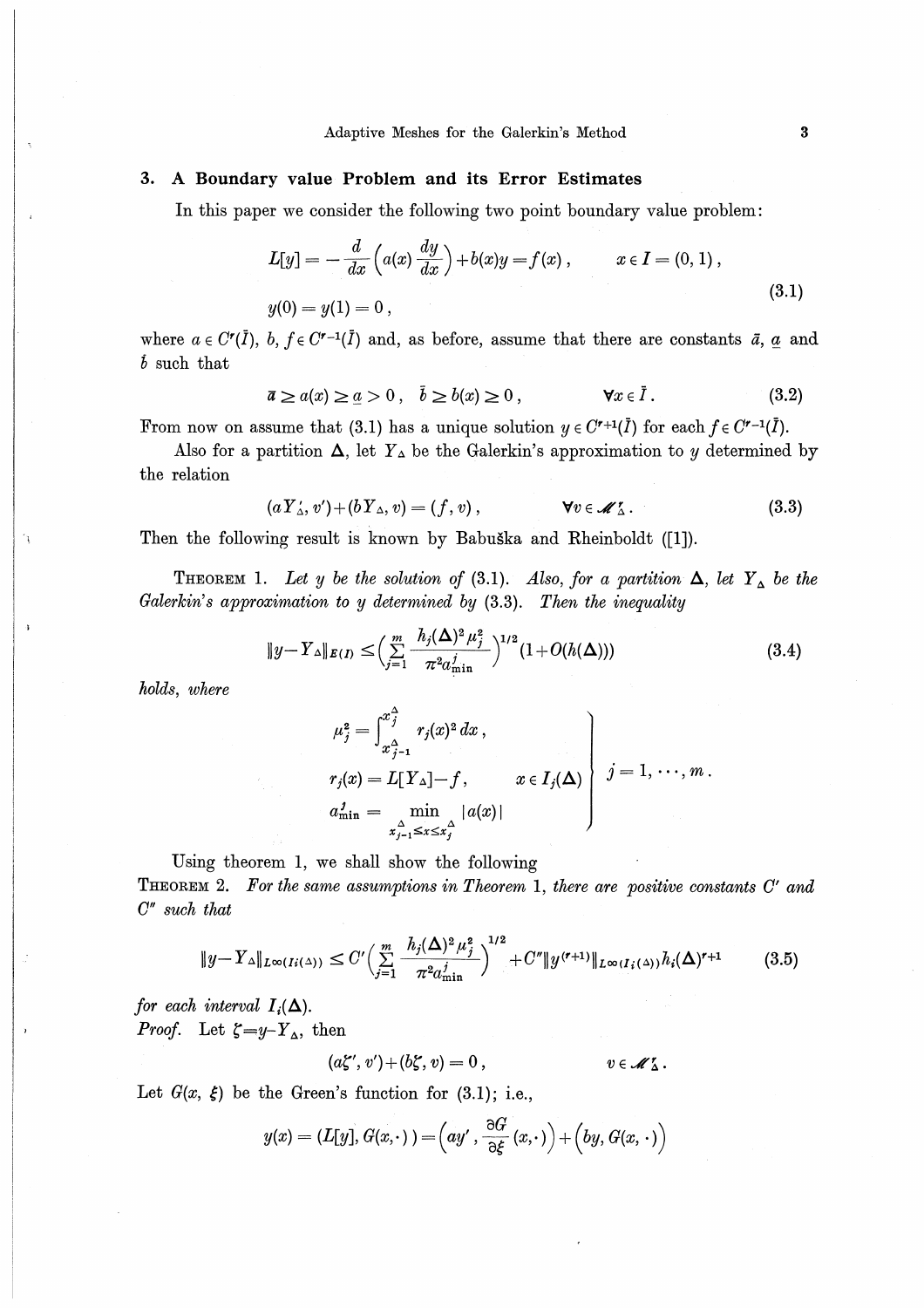#### S. DEGUCHI

In particular, this representation holds for  $Y_{\Delta} \in H_0^1(I)$ . Thus

$$
\zeta(x_i^{\Delta}) = \left(a\xi', \frac{\partial G}{\partial \xi}(x_i^{\Delta}, \cdot)\right) + \left(b\xi, G(x_i^{\Delta}, \cdot)\right),
$$
  
= 
$$
\left(a\xi', \frac{\partial G}{\partial \xi}(x_i^{\Delta}, \cdot) - v'\right) + \left(b\xi, G(x_i^{\Delta}, \cdot) - v\right), \quad v \in \mathscr{M}'_{\Delta}
$$
(3.6)

and

 $\ddagger$ 

$$
|\zeta(x_i^{\Delta})| \le ||\zeta||_{E(I)} \inf_{v \in \mathscr{M}_{\Delta}^{\Delta}} ||G(x_i^{\Delta}, \cdot) - v||_{E(I)}.
$$
\n(3.7)

Also, since

$$
G(x_i^{\Delta},\,\cdot\,)\in H^{r+1}(\,(0,\,x_i^{\Delta})\,)\cap H^{r+1}(\,(x_i^{\Delta},\,1)\,)\ ,
$$

then

$$
\inf_{v \in \mathcal{M}_{\Delta}^{\wedge}} \|G(x_i^{\Delta}, \cdot) - v\|_{E(I)} \leq \Big(\sum_{j=1}^m (\bar{a}C_{r,1}h_j(\Delta)^{2r} + \bar{b}C_{r,2}h_j(\Delta)^{2(r+1)}) \|G^{(r+1)}(x_i^{\Delta}, \cdot)\|_{L^2(Ij(\Delta))}^{2} \Big)^{1/2},
$$

where, for example, it is found by [7] that

$$
C_{r,1} = 4/(r\,l)^2,
$$
  
\n
$$
C_{r,2} = 4/((r+1)\,l)^2.
$$

Thus

$$
|\zeta(x_i^{\Delta})| \leq \left(\sum_{j=1}^m \frac{h_j(\Delta)^2 \mu_j^2}{\pi^2 a_{\min}^j}\right)^{1/2} \times \left(\sum_{j=1}^m (\overline{a}C_{r,1}h_j(\Delta)^{2r} + \overline{b}C_{r,2}h_j(\Delta)^{2(r+1)}) \|G^{(r+1)}(x_i^{\Delta}, \cdot)\|_{L^2(Ij(\Delta))}^2\right)^{1/2} \times (1+O(h(\Delta))). \tag{3.8}
$$

From now on, for simplicity, denote the right-hand side of  $(3.8)$  by  $C_1$ .

Now, let function  $\alpha(x)$  be the linear function on the interval  $I_i(\Delta)$  such that

$$
\alpha(x_{\,\boldsymbol{i}-\boldsymbol{1}}^{\scriptscriptstyle\Delta}) = \zeta(x_{\,\boldsymbol{i}-\boldsymbol{1}}^{\scriptscriptstyle\Delta}) \,,
$$
 
$$
\alpha(x_{\,\boldsymbol{i}}^{\scriptscriptstyle\Delta}) = \zeta(x_{\,\boldsymbol{i}}^{\scriptscriptstyle\Delta}) \,.
$$

Also define

 $\hat{a}$  ,  $\hat{b}$  ,  $\hat{b}$  ,  $\hat{b}$  ,  $\hat{b}$ 

$$
P_{\mathbf{r}}^{\mathfrak{0}}(I_{i}(\Delta)) = \{v \in P_{\mathbf{r}}(I_{i}(\Delta)) | v(x_{i-1}^{\Delta}) = v(x_{i}^{\Delta}) = 0\},\,
$$

and let  $z \in P_r(I_i(\Delta))$  satisfy the relations  $z(x_i^{\Delta}-1)=y(x_i^{\Delta}-1)$ ,  $z(x_i^{\Delta})=y(x_i^{\Delta})$  and

$$
B_{Ii(\Delta)}(z,w)=B_{Ii(\Delta)}(y,w)\,,\qquad\qquad w\in P^{\circ}_r(I_i(\Delta))\,.
$$

Then it follows from Peano's theorem ([8;P 108]) that there is a positive constant  $C_2$ such that

$$
||z-y||_{L^{\infty}(I_i(\Delta))} \leq C_2 ||y^{(r+1)}||_{L^{\infty}(I_i(\Delta))} h_i(\Delta)^{r+1}.
$$
\n(3.9)

Set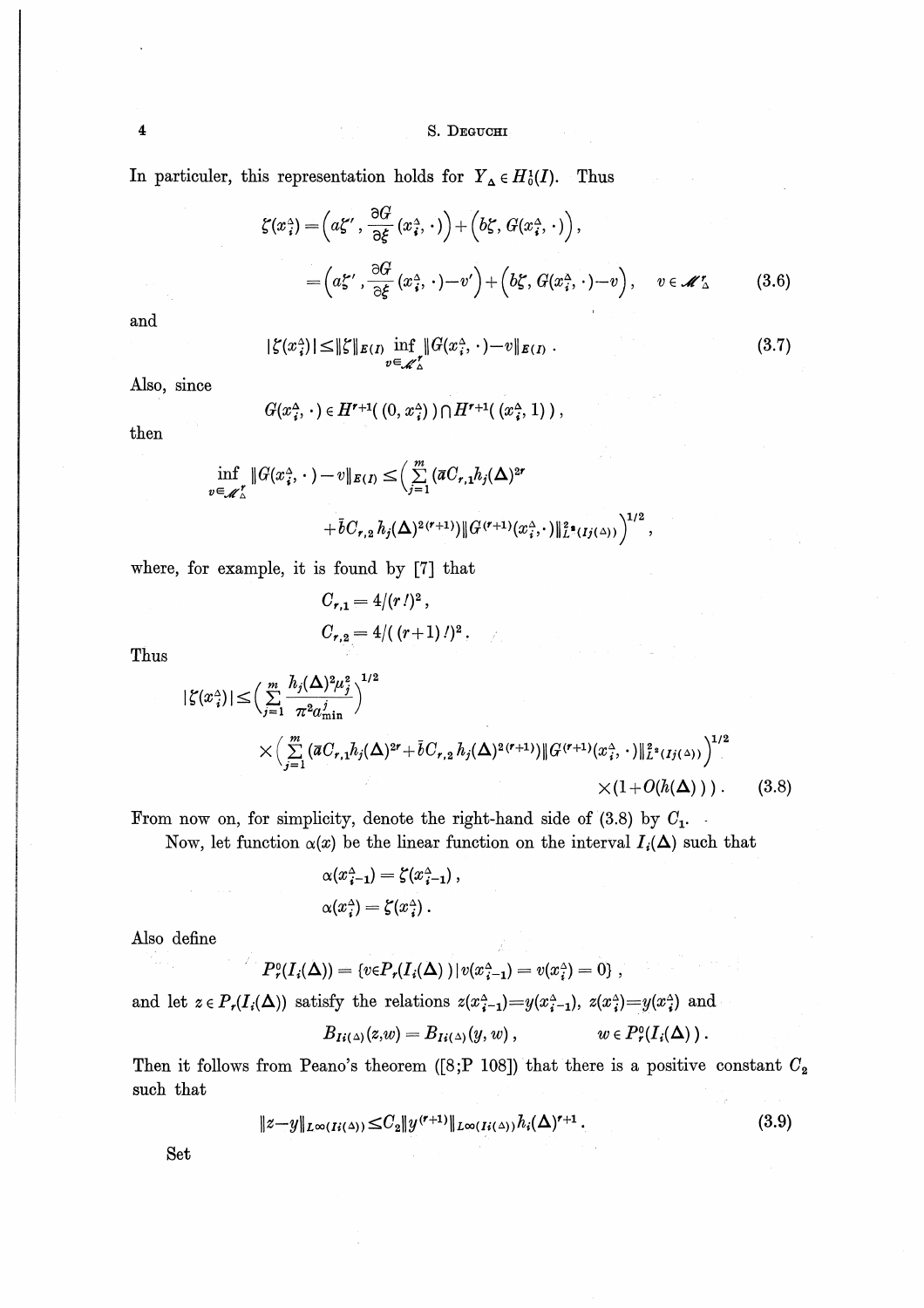Adaptive Meshes for the Galerkin's Method

$$
\nu(x) = \left\{ \begin{array}{ll} Y_{\Delta} - z + \alpha \,, & x \in I_i \,, \\[1mm] 0 \,, & x \in I \diagdown I_i \,. \end{array} \right.
$$

Then

 $\parallel$ 

$$
\begin{aligned} \nu\|_{E(Ii(\Delta))}^2 &= B_{Ii(\Delta)}(\nu,\nu) \,, \\ &= B_{Ii(\Delta)}(Y_{\Delta},\nu) - B_{Ii(\Delta)}^{\perp}(y,\nu) + B_{Ii(\Delta)}(\alpha,\nu) \,, \\ &= B_{Ii(\Delta)}(\alpha,\nu) \,, \\ &= \|\alpha\|_{E(Ii(\Delta))}\|\nu\|_{E(Ii(\Delta))} \,. \end{aligned}
$$

Thus

$$
\|\nu\|_{E(Ii(\Delta))} \leq \|\alpha\|_{E(Ii(\Delta))}.
$$

Moreover by Markoff's inequality  $(9; \S1.3)$  we have

$$
\|\alpha\|_{E(Ii(\Delta))} \leq (\overline{a}\|\alpha'\|_{L^2(Ii(\Delta))}^2 + \overline{b}\|\alpha\|_{L^2(Ii(\Delta))}^2)^{1/2},
$$
  

$$
\leq \left(\frac{4\overline{a}}{h_i(\Delta)} C_1^2 + \overline{b}C_1^2 h_i(\Delta)\right)^{1/2},
$$
  

$$
= C_1 \left(\frac{4\overline{a}}{h_i(\Delta)} + \overline{b}h_i(\Delta)\right)^{1/2},
$$

i.e.

$$
\|\nu\|_{E(Ii(\Delta))}\leq C_1\Big(\frac{4\overline{a}}{h_i(\Delta)}+\overline{b} h_i(\Delta)\Big)^{1/2}.
$$

It follows from [10; P845] and Poincare's inequality ([11; P57]) that there is a positive constant  $C_3$  such that

$$
\|\nu\|_{L^{\infty}(I_i(\Delta))} \le C_1 C_3 (4\bar{a} + \bar{b}h_i(\Delta)^2)^{1/2} \,. \tag{3.10}
$$

Since  $\zeta = y - z - \nu + \alpha$ , the estimates (3.9) and (3.10) show that the inequality

 $||y-Y_{\Delta}||_{L^{\infty}(I_{i}(\Delta))} \leq C_{1}(1+C_{3}(4\overline{a}+\overline{b}h_{i}(\Delta)^{2})^{1/2})+C_{2}||y^{(r+1)}||_{L^{\infty}(I_{i}(\Delta))}h_{i}(\Delta)^{r+1}$  $(3.11)$ holds. Q.E.D.

Now the problem  $(3.1)$  is replaced by

$$
L[y] = y'' - a(x)y' - b(x)y = -f(x), \t x \in I,
$$
  
y(0) = y(1) = 0,

where  $a, b, f \in C^{r-1}(\overline{I})$ .

Similar results to Theorem 2 can be found without using Theorem 1 ([12]). But, compared with previous problem, it must be generally difficult to compute the constants of this problem.

#### Adaptive Meshes and their Examples 4.

In this section, we consider the methods of partition in accordance with the error estimates in §3.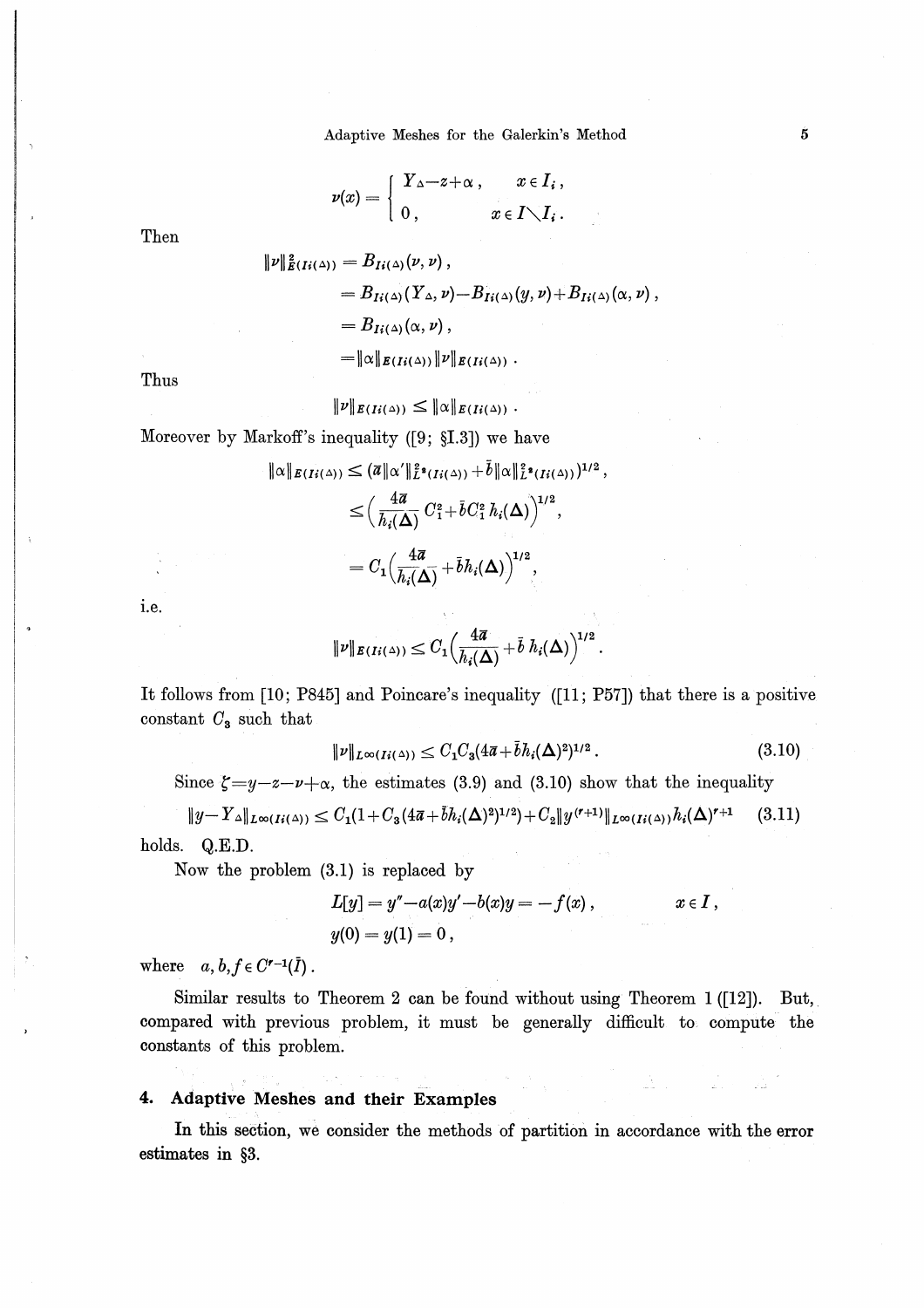First define

$$
C(\Delta) = \Big(\sum_{j=1}^m \frac{h_j(\Delta)^2 \mu_j^2}{\pi^2 a_{\min}^j}\Big)^{1/2}
$$

Then it follows from Theorem 1 that

$$
||y-Y_{\Delta}||_{E(I)} \leq C(\Delta) (1+O(h(\Delta))).
$$

Babuška and Rheinboldt considered adaptive meshes on condition that number of intervals used in the partition is fixed. But we consider the partition such that

$$
C(\Delta) \leq \delta \tag{4.1}
$$

with a few number of intervals used in the partition and less computational time. There are various methods to get (4.1).

In this paper we use the method (Method I) which bisects all intervals such that

$$
\frac{h_j(\mathbf{\Delta})\,\mu_j^2}{\pi^2 a^j_{\text{min}}} > \delta^2
$$

till the inequality (4.1) holds. We compare this method with the method (Method II) which bisects the only intervals  $I_i(\Delta)$  such that

$$
\frac{h_i(\Delta)\,\mu_i^2}{\pi^2 a_{\min}^i} = \max_{j=1,\,\ldots,m} \frac{h_j(\Delta)\,\mu_j^2}{\pi^2 a_{\min}^j} > \delta^2 \,. \tag{4.2}
$$

Generally speaking, Method I takes more number of intervals used in the partition than Method II, but on the other hand Method I takes less computational time than Method П. The computational results by each method are summarized in Table 1 and Table  $4.$ 

Next we consider the partition in accordance with Theorem 2. Then it is the important problem that the value  $||y^{(r+1)}||_{L^{\infty}(I;(\Delta))}$  isn't generally known. Using (3.1), we get the representation such that

$$
y^{(r+1)} \equiv A(x)y' + B(x)y + C(x) .
$$

Also, using the same way as in [12],

$$
||y^{(j)} - Y_{\Delta}^{(j)}||_{L^{\infty}(I)} \leq C^j ||y^{(r+1)}||_{L^{\infty}(I)} h(\Delta)^{r+1-j} \qquad (j = 0, 1).
$$

Thus we substitute the norm

$$
||AY'_{\Delta} + BY_{\Delta} + C||_{L^{\infty}(I_i(\Delta))}
$$
\n(4.3)

for  $||y^{(r+1)}||_{L^{\infty}(I_i(\Delta))}$ .

Define

$$
C(\Delta, I_i(\Delta)) = C(\Delta) \left( \sum_{j=1}^m (\overline{a} C_{r,1} h_j(\Delta)^{2r} + \overline{b} C_{r,2} h_j(\Delta)^{2(r+1)}) \|G^{(r+1)}(x_i^{\Delta}, \cdot)\|_{L^\Phi(I_j(\Delta))}^2 \right)^{1/2}
$$
  
× $(C_3(4\overline{a} + \overline{b} h_i(\Delta)^2)^{1/2} + 1) + C_2 \|A Y_{\Delta} + B Y_{\Delta} + C \|_{L^\infty(I_i(\Delta))} h_i(\Delta)^{r+1}$  (4.4)

Obviously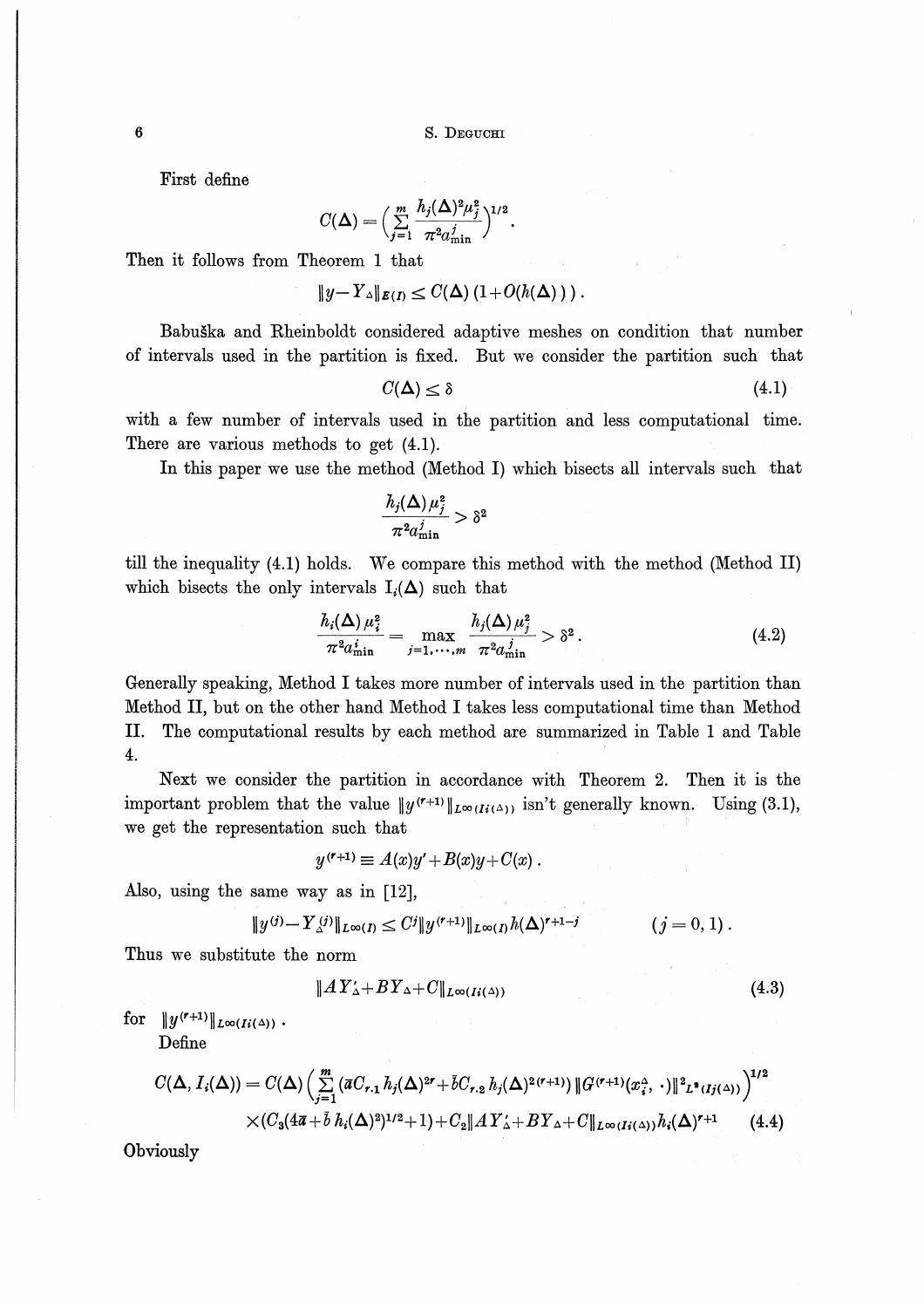$$
||y-Y_{\Delta}||_{L^{\infty}(I_{i}(\Delta))}\leq C(\Delta, I_{i}(\Delta))(1+O(h(\Delta))).
$$

Using this inequality, we consider the partition such that

$$
C(\Delta, I_i(\Delta)) \le \delta \tag{4.5}
$$

for each interval  $I_i(\Delta)$ .

In this paper the following methods are introduced. (I) Designate the first partition. Next bisect all intervals such that

 $C(\Delta, I_i(\Delta)) > \delta$ 

till the inequality (4.5) holds.

(II) Designate the first partition. Next seek the partition satisfied (4.1) and bisect all intervals such that

$$
C(\Delta, I_i(\Delta)) > \delta
$$

till the inequality (4.5) holds.

The following are examples in case of  $r=2$ . Example 1.

$$
\varepsilon y'' - y = 1, \qquad (\varepsilon > 0),
$$
  
\n
$$
y(0) = y(1) = 0,
$$
  
\n
$$
\frac{e^{x/\sqrt{\varepsilon}}}{e^{\sqrt{\varepsilon}} + e^{-x/\sqrt{\varepsilon}}} = 1.
$$

with the genuine solution  $y = \frac{c}{e^{1/\sqrt{\epsilon}}+1} + \frac{c}{e^{-1/\sqrt{\epsilon}}+1}$ 

The results used the methods in accordance with Theorem 1 are summarized in Table 1 and the results used the methods in accordance with Theorem 2 are summarized in Table 2. Also the interval  $(0, 1)$  is divided into four equal parts at first in either table and the computations are done for the constants

$$
C_2 = 1 + \frac{15\varepsilon}{2(10\varepsilon + h_i(\Delta)^2)} + \frac{15h_i(\Delta)^2}{16(10\varepsilon + h_i(\Delta)^2)},
$$
  
\n
$$
C_3 = (15/8)^{1/2}.
$$

in Table 2. Example 2.

> $y'' = m(m-1) x^{m-2}$ ,  $(m \ge 3)$ ,  $y(0) = y(1) = 0$ ,

with the genuine solution  $y=x^m-x$ .

The Green's function for this problem is a linear function for each variables. Thus, according to the error estimate in §3, the errors at the nodes vanish. Consequently, the partition used Theorem 2 is done in accordance with the values

$$
C_2||AY'_\Delta+BY_\Delta+C||_{L^\infty(I^i(\Delta))}h_i(\Delta)^{r+1}.
$$

The results in case of  $C_2 = \frac{7}{4} + \frac{3h_i(\Delta)^2}{32}$  are summarized in Table 3. Also the results

 $\overline{7}$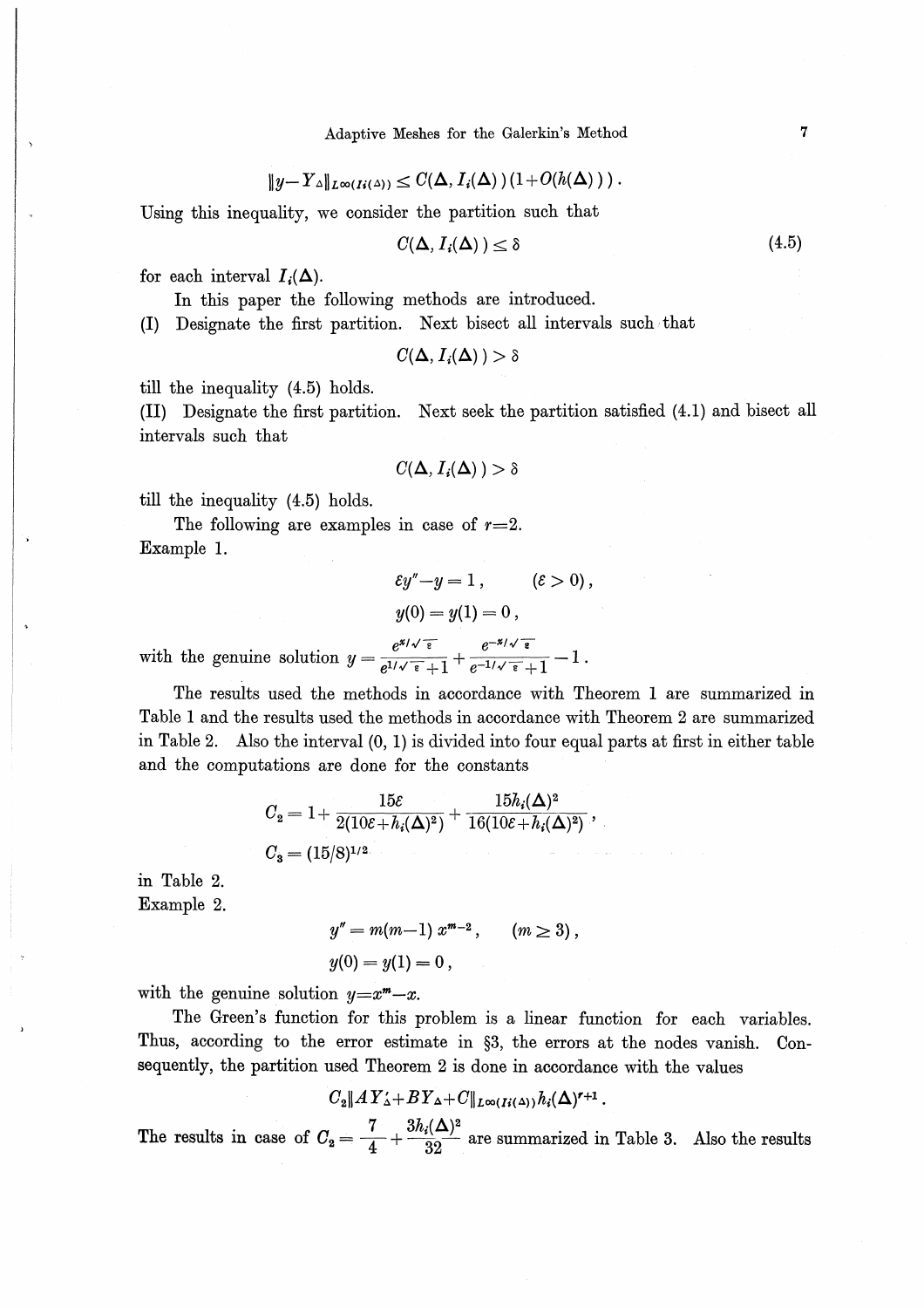S. DEGUCHI

used the methods in accordance with Theorem 1 are summarized in Table 4. In this case the first partition is the same as in Example 1.

The notations in each table are as follows;

- $k$ : number of equal intervals used in the first partition
- $k$ : number of intervals used in the last partition
- $E$ : maximum error at the nodes
- $T:$  computational time (s)

| RT.<br>ю<br>١. |  |
|----------------|--|
|----------------|--|

| ε         | δ         | $\rm Method$ | $C(\Delta)$ | k'    | $\boldsymbol{E}$ | $\pmb{T}$        |
|-----------|-----------|--------------|-------------|-------|------------------|------------------|
| $0.1(+0)$ | $0.1(+0)$ | I            | $0.23(-1)$  | 4     | $0.16(-3)$       | $\boldsymbol{2}$ |
|           |           | п            | $0.23(-1)$  | 4     | $0.16(-3)$       | 2                |
|           | $0.1(-1)$ | I            | $0.85(-2)$  | 6     | $0.60(-4)$       | $\overline{2}$   |
|           |           | п            | $0.85(-2)$  | 6     | $0.60(-4)$       | $\boldsymbol{2}$ |
|           | $0.1(-2)$ | I            | $0.57(-3)$  | 24    | $0.36(-6)$       | 5                |
|           |           | п            | $0.89(-3)$  | 20    | $0.45(-5)$       |                  |
| $0.1(-1)$ | $0.1(+0)$ | I            | $0.41(-1)$  | 6     | $0.12(-2)$       | $\mathbf 2$      |
|           |           | $\mathbf{I}$ | $0.41(-1)$  | 6     | $0.12(-2)$       | $\overline{2}$   |
|           | $0.1(-1)$ | I            | $0.48(-2)$  | 16    | $0.54(-4)$       | 4                |
|           |           | $\mathbf{I}$ | $0.66(-2)$  | 14    | $0.55(-4)$       | 4                |
|           | $0.1(-2)$ | I            | $0.72(-3)$  | 42    | $0.13(-5)$       | 12               |
|           |           | $\mathbf H$  | $0.96(-3)$  | $-40$ | $0.23(-4)$       | $36\,$           |

TABLE 2

 $\frac{1}{2}$  ,  $\frac{1}{2}$  ,  $\frac{1}{2}$ 

| ε         |           | Method | k'       |                          | $\tau$ |
|-----------|-----------|--------|----------|--------------------------|--------|
| $0.1(+0)$ | $0.1(+0)$ | п      | 8        | $0.98(-5)$<br>$0.98(-5)$ | 2      |
|           | $0.1(-1)$ | п      | 16<br>14 | $0.62(-6)$<br>$0.42(-5)$ |        |
|           | $0.1(-2)$ | п      | 32<br>24 | $0.44(-7)$<br>$0.36(-6)$ |        |

TABLE 3

| $\it m$   | δ         | k                    | k'           | $\bm E$    | $\tau$           |
|-----------|-----------|----------------------|--------------|------------|------------------|
| 5         | $0.1(+0)$ | 4                    | 11           | $0.86(-5)$ | 3                |
|           |           | 5                    | 10           | $0.10(-4)$ | $\boldsymbol{2}$ |
|           | $0.1(-1)$ | 4                    | 22           | $0.95(-6)$ | 4                |
|           |           |                      | 20           | $0.19(-5)$ |                  |
|           | $0.1(-2)$ |                      | 44           | $0.15(-6)$ | 9                |
|           |           | 11                   | 41           | $0.19(-6)$ | 8                |
| <b>10</b> | $0.1(+0)$ |                      | 13           | $0.21(-4)$ | $\boldsymbol{3}$ |
|           |           |                      | $11^{\circ}$ | $0.16(-4)$ | 3                |
|           | $0.1(-1)$ | $\blacktriangleleft$ | 25           | $0.90(-6)$ | $\overline{5}$   |
|           | $0.1(-2)$ | 4                    | 50           | $0.18(-6)$ | 11               |
|           |           | -5                   | 51           | $0.97(-7)$ | 12               |

 $\boldsymbol{8}$